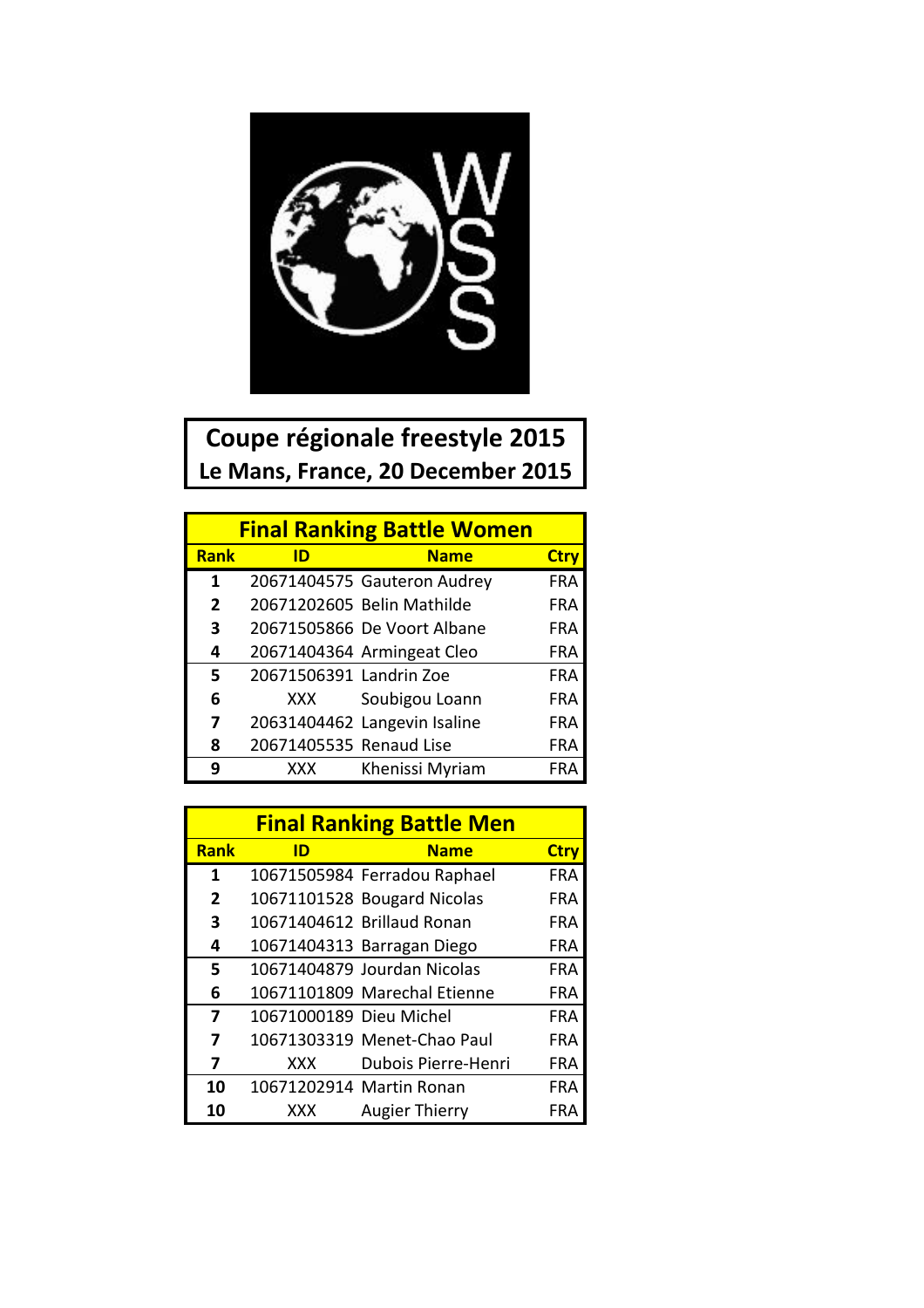| <b>Final Ranking Free Jump Poussin Women</b> |                         |                            |             |                  |              |
|----------------------------------------------|-------------------------|----------------------------|-------------|------------------|--------------|
| <b>Rank</b>                                  | ID                      | <b>Name</b>                | <b>Ctry</b> | <b>Best Jump</b> | <b>Tries</b> |
| 1                                            | 20671506391 Landrin Zoe |                            | <b>FRA</b>  | 75               | 10           |
| 2                                            | <b>XXX</b>              | Faria Edwina               | <b>FRA</b>  | 75               | 16           |
| 3                                            | <b>XXX</b>              | Donne Louane               | <b>FRA</b>  | 70               | 11           |
| 4                                            | XXX.                    | Corroyer Melina            | FRA         | 65               | 8            |
| 5                                            | <b>XXX</b>              | Chauvin Justine            | <b>FRA</b>  | 60               |              |
| 6                                            | XXX                     | Armingeat Anouk            | <b>FRA</b>  | 50               | 5            |
| 6                                            | XXX                     | <b>Bordet-Vicente Mary</b> | <b>FRA</b>  | 50               |              |

|              | <b>Final Ranking Free Jump Benjamin Women</b> |                              |             |                        |    |  |
|--------------|-----------------------------------------------|------------------------------|-------------|------------------------|----|--|
| <b>Rank</b>  | ID                                            | <b>Name</b>                  | <b>Ctrv</b> | <b>Best Jump Tries</b> |    |  |
| 1            | 20671102169 Oguey Maud                        |                              | <b>FRA</b>  | 110                    | 5  |  |
| $\mathbf{z}$ | <b>XXX</b>                                    | Faria Ornella                | <b>FRA</b>  | 100                    | 11 |  |
| 3            | <b>XXX</b>                                    | Simon Emmy                   | FRA         | 85                     | 10 |  |
| 4            | <b>XXX</b>                                    | <b>Bouffard Adele</b>        | <b>FRA</b>  | 75                     | 6  |  |
| 4            |                                               | 20671506111 Challier Pauline | <b>FRA</b>  | 75                     | 11 |  |
| 6            |                                               | 20631404462 Langevin Isaline | <b>FRA</b>  | 60                     |    |  |

|             |                             | <b>Final Ranking Free Jump JS Women</b> |             |                        |  |
|-------------|-----------------------------|-----------------------------------------|-------------|------------------------|--|
| <b>Rank</b> |                             | <b>Name</b>                             | <b>Ctry</b> | <b>Best Jump Tries</b> |  |
|             |                             | 20671506433 Daries Aurianne             | <b>FRA</b>  | 100                    |  |
|             | 20671101567 Billard Jessica |                                         | <b>FRA</b>  | 100                    |  |
| 3           |                             | 20671202605 Belin Mathilde              | <b>FRA</b>  | 95                     |  |
| 4           |                             | 20671405527 Baudet Oceane               | FRA         |                        |  |

|                | <b>Final Ranking Free Jump Mini Poussin Men</b> |                      |             |                  |              |  |
|----------------|-------------------------------------------------|----------------------|-------------|------------------|--------------|--|
| <b>Rank</b>    | ID                                              | <b>Name</b>          | <b>Ctry</b> | <b>Best Jump</b> | <b>Tries</b> |  |
| 1              | <b>XXX</b>                                      | Romain Sasha-Luther  | <b>FRA</b>  | 80               | 16           |  |
| $\overline{2}$ | <b>XXX</b>                                      | Retailleau Joran     | <b>FRA</b>  | 70               | 9            |  |
| 2              | XXX                                             | Haon Maxime          | <b>FRA</b>  | 70               | 9            |  |
| 4              | XXX                                             | <b>Clement Eliot</b> | <b>FRA</b>  | 70               | 13           |  |
| 5              | 10671506319 Carrier Enzo                        |                      | <b>FRA</b>  | 60               | 13           |  |
| 5              | <b>XXX</b>                                      | Bernela Romain       | <b>FRA</b>  | 60               | 7            |  |
| 5              | <b>XXX</b>                                      | Jugieau Thibault     | <b>FRA</b>  | 60               | 8            |  |
| 8              | <b>XXX</b>                                      | Feve Mahe            | <b>FRA</b>  | 50               | 6            |  |
| 8              | XXX                                             | <b>Vallee Gabin</b>  | <b>FRA</b>  | 50               | 5            |  |
| 10             | XXX                                             | <b>Mahil Elias</b>   | <b>FRA</b>  | 40               | 3            |  |
| 10             | XXX                                             | Jugieau Bastien      | <b>FRA</b>  | 40               | ς            |  |